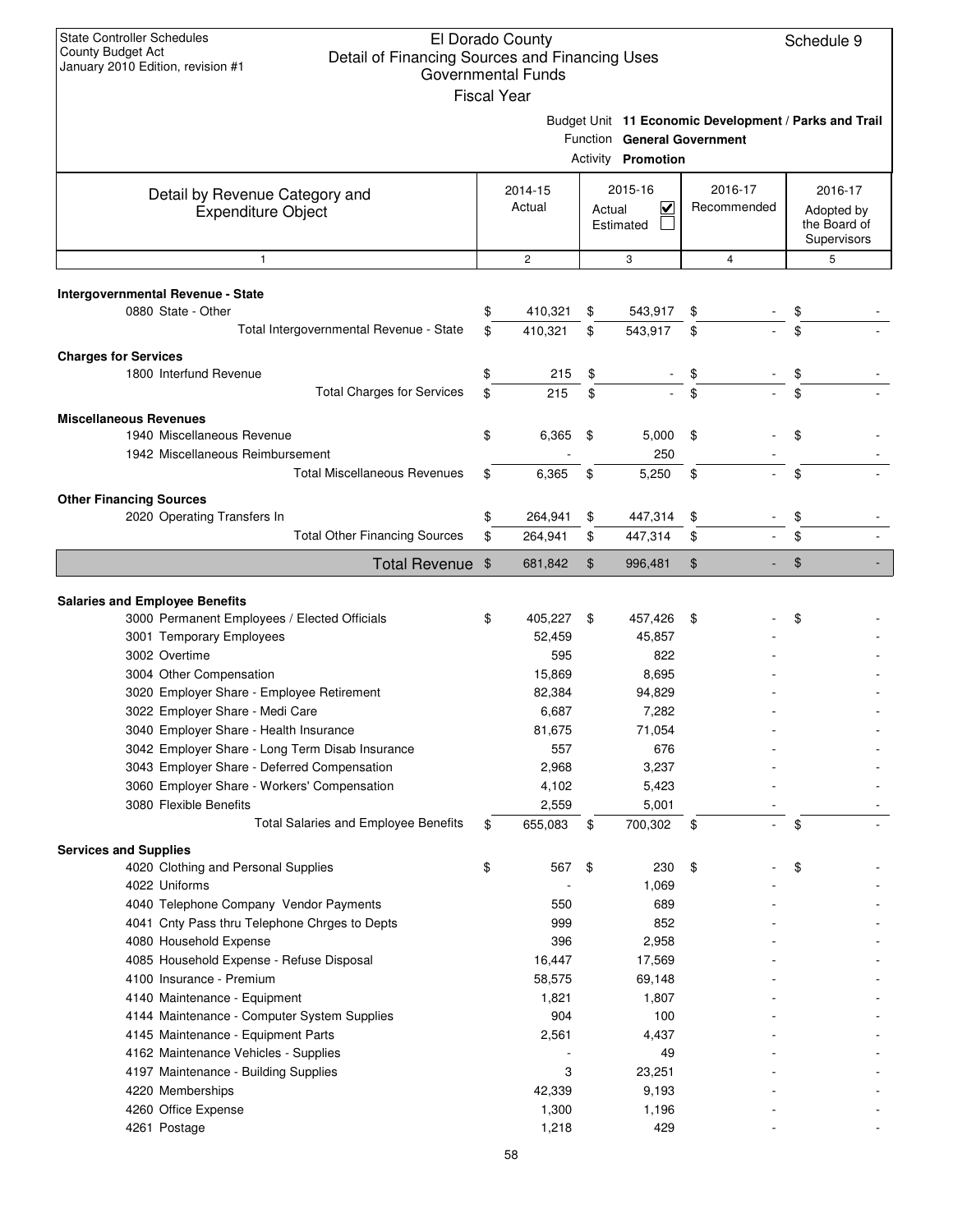**Other Charges**

## El Dorado County Detail of Financing Sources and Financing Uses Governmental Funds

|                                                             | <b>Fiscal Year</b> |                                                          |                                                       |                                                      |
|-------------------------------------------------------------|--------------------|----------------------------------------------------------|-------------------------------------------------------|------------------------------------------------------|
|                                                             |                    | Function General Government<br><b>Activity Promotion</b> | Budget Unit 11 Economic Development / Parks and Trail |                                                      |
| Detail by Revenue Category and<br><b>Expenditure Object</b> | 2014-15<br>Actual  | 2015-16<br>$\blacktriangledown$<br>Actual<br>Estimated   | 2016-17<br>Recommended                                | 2016-17<br>Adopted by<br>the Board of<br>Supervisors |
| $\mathbf{1}$                                                | $\overline{c}$     | 3                                                        | $\overline{\mathbf{4}}$                               | 5                                                    |
| 4262 Software                                               | 245                | ÷,                                                       |                                                       |                                                      |
| 4263 Subscription / Newspaper / Journals                    | 13,333             | 14,166                                                   |                                                       |                                                      |
| 4266 Printing / Duplicating                                 | 20,786             | 8,506                                                    |                                                       |                                                      |
| 4300 Professional and Specialized Services                  | 1,183,064          | 893,099                                                  |                                                       |                                                      |
| 4324 Medical, Dental and Lab Services                       | 84                 | 441                                                      |                                                       |                                                      |
| 4400 Publication and Legal Notices                          | 1,385              | 552                                                      |                                                       |                                                      |
| 4420 Rents and Leases - Equipment                           | 7,570              | 5,283                                                    |                                                       |                                                      |
| 4440 Rent & Lease - Building/Improvements                   | 1,675              | 1,975                                                    |                                                       |                                                      |
| 4460 Small Tools and Instruments                            | 456                | 3,095                                                    |                                                       |                                                      |
| 4461 Minor Equipment                                        | 4,252              | 4,000                                                    |                                                       |                                                      |
| 4462 Minor Computer Equipment                               | 2,503              | 5                                                        |                                                       |                                                      |
| 4463 Minor Telephone and Radio Equipment                    | 102                | 1,174                                                    |                                                       |                                                      |
| 4500 Special Departmental Expense                           | 5,555              | 350,100                                                  |                                                       |                                                      |
| 4501 Special Projects                                       | 109,869            | 63,159                                                   |                                                       |                                                      |
| 4502 Educational Materials                                  | 4,161              |                                                          |                                                       |                                                      |
| 4503 Staff Development                                      | 1,660              | 1,520                                                    |                                                       |                                                      |
| 4506 Film Development/Photography Supplies                  |                    | 753                                                      |                                                       |                                                      |
| 4529 Software License                                       | 175                |                                                          |                                                       |                                                      |
| 4600 Transportation and Travel                              | 38                 | 815                                                      |                                                       |                                                      |
| 4602 Employee - Private Auto Mileage                        | 942                | 446                                                      |                                                       |                                                      |
| 4605 Vehicle - Rent or Lease                                | 3,071              | 3,557                                                    |                                                       |                                                      |
| 4606 Fuel Purchases                                         | 3,894              | 2,564                                                    |                                                       |                                                      |
| 4608 Hotel Accommodations                                   | 472                | 951                                                      |                                                       |                                                      |
| 4620 Utilities                                              | 27,003             | 27,247                                                   |                                                       |                                                      |
| <b>Total Services and Supplies</b>                          | \$<br>1,519,975    | \$<br>1,516,384                                          | \$                                                    | \$                                                   |
| ges:                                                        |                    |                                                          |                                                       |                                                      |
| 5240 Contribution To Non-county Governmental                | \$<br>392,000      | \$<br>31,750                                             | \$                                                    | \$                                                   |
| 5300 Interfund Expenditures                                 | 27,416             | 75,734                                                   |                                                       |                                                      |
| <b>Total Other Charges</b>                                  | \$<br>419,416      | \$<br>107,484                                            | \$                                                    | \$                                                   |
| ۱s                                                          |                    |                                                          |                                                       |                                                      |
| 6020 Fixed Assets - Building and Improvement                | \$                 | \$<br>8,395                                              | \$                                                    | \$                                                   |
|                                                             |                    |                                                          |                                                       |                                                      |

| <b>Fixed Assets</b>                            |                      |      |         |                                |    |  |
|------------------------------------------------|----------------------|------|---------|--------------------------------|----|--|
| 6020 Fixed Assets - Building and Improvement   | \$<br>$\blacksquare$ | \$   | 8,395   | \$<br>$\sim$                   | \$ |  |
| 6027 Fixed Assets - Infrastructure Acquisition | 4,400                |      |         |                                |    |  |
| 6040 Fixed Assets - Equipment                  | 3,847                |      |         |                                |    |  |
| 6045 Fixed Assets - Vehicles                   |                      |      | 104,206 |                                |    |  |
| <b>Total Fixed Assets</b>                      | \$<br>8,247          | \$   | 112,601 | \$<br>$\overline{\phantom{a}}$ | \$ |  |
| <b>Other Financing Uses</b>                    |                      |      |         |                                |    |  |
| 7000 Operating Transfers Out                   | \$<br>15,000         | \$   | $\sim$  | \$<br>$\sim$                   | \$ |  |
| <b>Total Other Financing Uses</b>              | \$<br>15,000         | \$   | $\sim$  | \$<br>$\sim$                   | \$ |  |
| <b>Intrafund Transfers</b>                     |                      |      |         |                                |    |  |
| 7200 Intrafund Transfers                       | \$<br>124,163        | - \$ | 65,792  | \$<br>$\sim$ $-$               | \$ |  |
| 7223 Intrafnd: Mail Service                    |                      |      | 321     |                                |    |  |
| 7231 Intrafnd: IS Programming Support          | 1,394                |      | 515     |                                |    |  |
| 7232 Intrafnd: Maint Bldg & Improvmnts         | 1,635                |      | 1,349   |                                |    |  |
| <b>Total Intrafund Transfers</b>               | \$<br>127,193        | S    | 67,977  | \$<br>۰.                       | J. |  |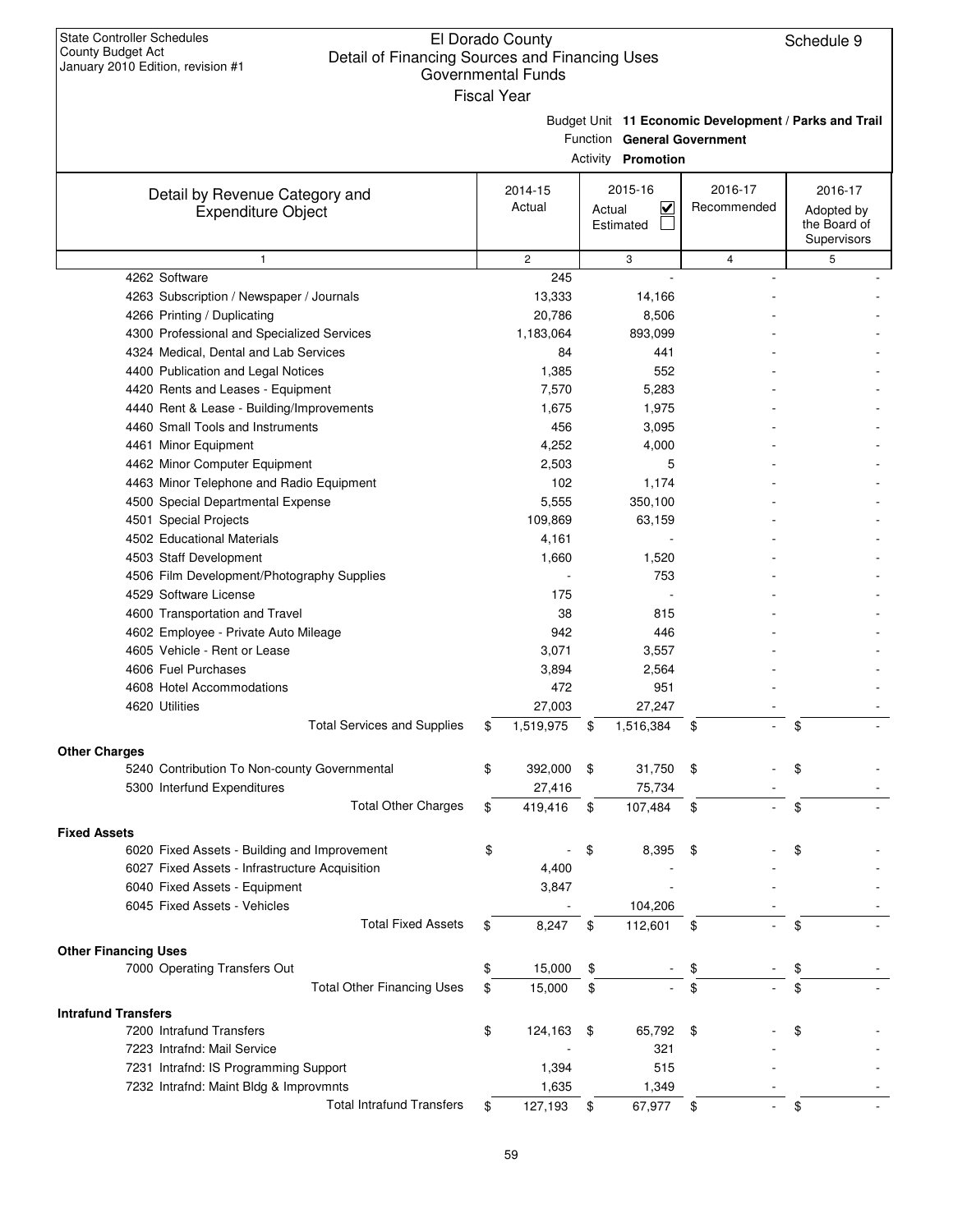| <b>State Controller Schedules</b><br>County Budget Act<br>January 2010 Edition, revision #1 | El Dorado County<br>Detail of Financing Sources and Financing Uses<br>Governmental Funds | <b>Fiscal Year</b> |                   |          |                                          |                        | Schedule 9                                            |
|---------------------------------------------------------------------------------------------|------------------------------------------------------------------------------------------|--------------------|-------------------|----------|------------------------------------------|------------------------|-------------------------------------------------------|
|                                                                                             |                                                                                          |                    |                   | Activity | Function General Government<br>Promotion |                        | Budget Unit 11 Economic Development / Parks and Trail |
| Detail by Revenue Category and<br><b>Expenditure Object</b>                                 |                                                                                          |                    | 2014-15<br>Actual |          | 2015-16<br>V<br>Actual<br>Estimated      | 2016-17<br>Recommended | 2016-17<br>Adopted by<br>the Board of<br>Supervisors  |
|                                                                                             |                                                                                          |                    | 2                 |          | 3                                        | 4                      | 5                                                     |
|                                                                                             | Total Expenditures/Appropriations \$                                                     |                    | 2,744,913         | \$.      | 2,504,749                                | \$                     | $-$ \$                                                |
|                                                                                             | Net Cost \$                                                                              |                    | (2,063,071)       | - 56     | (1,508,268)                              | 5<br>۰.                | <b>S</b>                                              |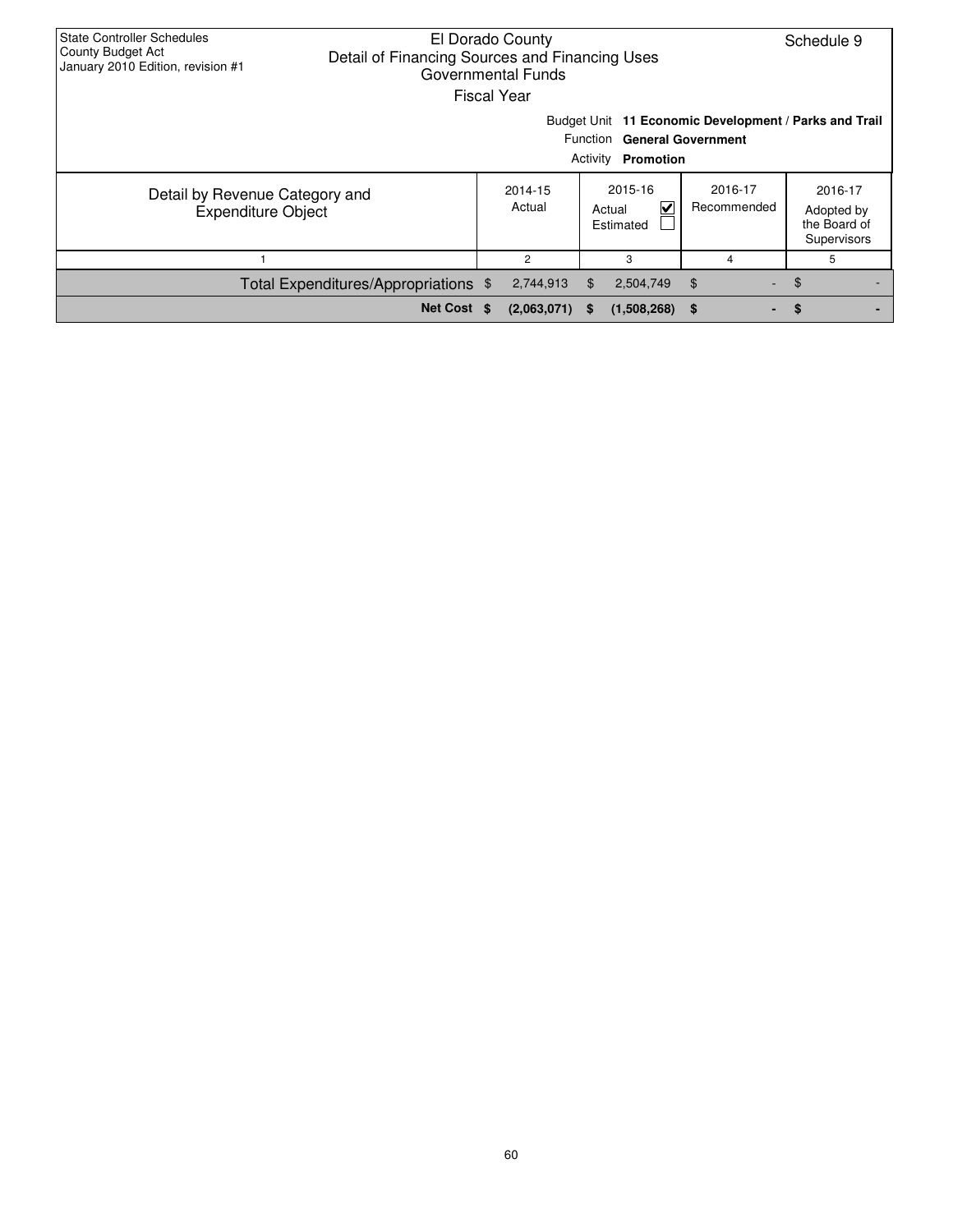| <b>State Controller Schedules</b><br><b>County Budget Act</b><br>Detail of Financing Sources and Financing Uses<br>January 2010 Edition, revision #1 | El Dorado County<br><b>Governmental Funds</b><br><b>Fiscal Year</b> |          |                                                                                       |          |                         | Schedule 9                                           |
|------------------------------------------------------------------------------------------------------------------------------------------------------|---------------------------------------------------------------------|----------|---------------------------------------------------------------------------------------|----------|-------------------------|------------------------------------------------------|
|                                                                                                                                                      |                                                                     | Function | Budget Unit 12 Surveyor<br><b>General Government</b><br><b>Activity Other General</b> |          |                         |                                                      |
| Detail by Revenue Category and<br><b>Expenditure Object</b>                                                                                          | 2014-15<br>Actual                                                   | Actual   | 2015-16<br>$\overline{\mathsf{v}}$<br>Estimated                                       |          | 2016-17<br>Recommended  | 2016-17<br>Adopted by<br>the Board of<br>Supervisors |
| 1                                                                                                                                                    | $\mathbf{2}$                                                        |          | 3                                                                                     |          | $\overline{\mathbf{4}}$ | 5                                                    |
| Intergovernmental Revenue - Federal                                                                                                                  |                                                                     |          |                                                                                       |          |                         |                                                      |
| 1060 Federal - Emerg Mngt Agency (FEMA)<br>Total Intergovernmental Revenue - Federal                                                                 | \$                                                                  | \$<br>\$ | 538                                                                                   | \$<br>\$ |                         | \$                                                   |
|                                                                                                                                                      | \$                                                                  |          | 538                                                                                   |          |                         | \$                                                   |
| <b>Charges for Services</b>                                                                                                                          |                                                                     |          |                                                                                       |          |                         |                                                      |
| 1408 Parcel Map Inspection Fee                                                                                                                       | \$<br>58,667                                                        | \$       | 63,958                                                                                | \$       | 63,500                  | \$<br>63,500                                         |
| 1740 Charges for Services<br>1800 Interfund Revenue                                                                                                  | 23,964<br>10,263                                                    |          | 28,767<br>175                                                                         |          | 25,663<br>350           | 25,663<br>350                                        |
| <b>Total Charges for Services</b>                                                                                                                    | \$<br>92,894                                                        | \$       | 92,900                                                                                | \$       | 89,513                  | \$<br>89,513                                         |
| Total Revenue \$                                                                                                                                     | 92,894                                                              | \$       | 93,438                                                                                | \$       | 89,513                  | \$<br>89,513                                         |
|                                                                                                                                                      |                                                                     |          |                                                                                       |          |                         |                                                      |
| <b>Salaries and Employee Benefits</b><br>3000 Permanent Employees / Elected Officials<br>3001 Temporary Employees                                    | \$<br>1,056,687                                                     | \$       | 1,079,620                                                                             | \$       | 1,179,966<br>10,000     | \$<br>1,179,966<br>10,000                            |
| 3002 Overtime                                                                                                                                        | 3,313                                                               |          |                                                                                       |          | 2,800                   | 2,800                                                |
| 3003 Standby Pay                                                                                                                                     | 102                                                                 |          |                                                                                       |          | 100                     | 100                                                  |
| 3004 Other Compensation                                                                                                                              | 7,110                                                               |          | 4,870                                                                                 |          | 1,500                   | 1,500                                                |
| 3020 Employer Share - Employee Retirement                                                                                                            | 207,268                                                             |          | 226,991                                                                               |          | 251,491                 | 251,491                                              |
| 3022 Employer Share - Medi Care                                                                                                                      | 13,871                                                              |          | 14,280                                                                                |          | 16,696                  | 16,696                                               |
| 3040 Employer Share - Health Insurance                                                                                                               | 156,704                                                             |          | 124,132                                                                               |          | 116,282                 | 116,282                                              |
| 3042 Employer Share - Long Term Disab Insurance                                                                                                      | 1,725                                                               |          | 1,769                                                                                 |          | 2,876                   | 2,876                                                |
| 3043 Employer Share - Deferred Compensation<br>3046 Retiree Health - Defined Contributions                                                           | 7,401<br>11,722                                                     |          | 7,573<br>12,327                                                                       |          | 6,764<br>12,626         | 6,764<br>12,626                                      |
| 3060 Employer Share - Workers' Compensation                                                                                                          | 8,258                                                               |          |                                                                                       |          |                         | 13,539                                               |
| 3080 Flexible Benefits                                                                                                                               | 6,685                                                               |          | 9,693<br>9,621                                                                        |          | 13,539<br>18,000        | 18,000                                               |
| <b>Total Salaries and Employee Benefits</b>                                                                                                          | \$<br>1,480,845                                                     | \$       | 1,490,877                                                                             | \$       | 1,632,640               | \$<br>1,632,640                                      |
| <b>Services and Supplies</b>                                                                                                                         |                                                                     |          |                                                                                       |          |                         |                                                      |
| 4020 Clothing and Personal Supplies                                                                                                                  | \$                                                                  | \$       | 106                                                                                   | \$       | 200                     | \$<br>200                                            |
| 4040 Telephone Company Vendor Payments                                                                                                               | 562                                                                 |          | 525                                                                                   |          | 650                     | 650                                                  |
| 4041 Cnty Pass thru Telephone Chrges to Depts                                                                                                        | 333                                                                 |          | 13                                                                                    |          | 350                     | 350                                                  |
| 4080 Household Expense                                                                                                                               | 75                                                                  |          | 97                                                                                    |          | 50                      | 50                                                   |
| 4100 Insurance - Premium                                                                                                                             | 62,836                                                              |          | 55,510                                                                                |          | 60,783                  | 60,783                                               |
| 4140 Maintenance - Equipment                                                                                                                         | 1,666                                                               |          | 220                                                                                   |          | 2,000                   | 2,000                                                |
| 4144 Maintenance - Computer System Supplies                                                                                                          | 34,331                                                              |          | 33,018                                                                                |          | 35,000                  | 35,000                                               |
| 4197 Maintenance - Building Supplies                                                                                                                 | 17                                                                  |          |                                                                                       |          |                         |                                                      |
| 4220 Memberships                                                                                                                                     | 559                                                                 |          | 215                                                                                   |          |                         |                                                      |
| 4260 Office Expense                                                                                                                                  | 2,146                                                               |          | 4,224                                                                                 |          | 2,500                   | 2,500                                                |
| 4261 Postage                                                                                                                                         | 104                                                                 |          | 132                                                                                   |          | 150                     | 150                                                  |
| 4262 Software                                                                                                                                        | 400                                                                 |          | 258                                                                                   |          | 1,000                   | 1,000                                                |
| 4264 Books / Manuals                                                                                                                                 | 178<br>119                                                          |          | 121<br>613                                                                            |          | 700                     | 700                                                  |
| 4300 Professional and Specialized Services<br>4420 Rents and Leases - Equipment                                                                      | 4,490                                                               |          | 3,222                                                                                 |          | 1,250<br>6,800          | 1,250<br>6,800                                       |
| 4460 Small Tools and Instruments                                                                                                                     | 123                                                                 |          | 89                                                                                    |          | 500                     | 500                                                  |
| 4461 Minor Equipment                                                                                                                                 |                                                                     |          |                                                                                       |          |                         |                                                      |
|                                                                                                                                                      |                                                                     |          |                                                                                       |          |                         |                                                      |
| 4462 Minor Computer Equipment                                                                                                                        | 199<br>3,395                                                        |          | 2,001<br>1,111                                                                        |          | 2,500<br>2,000          | 2,500<br>2,000                                       |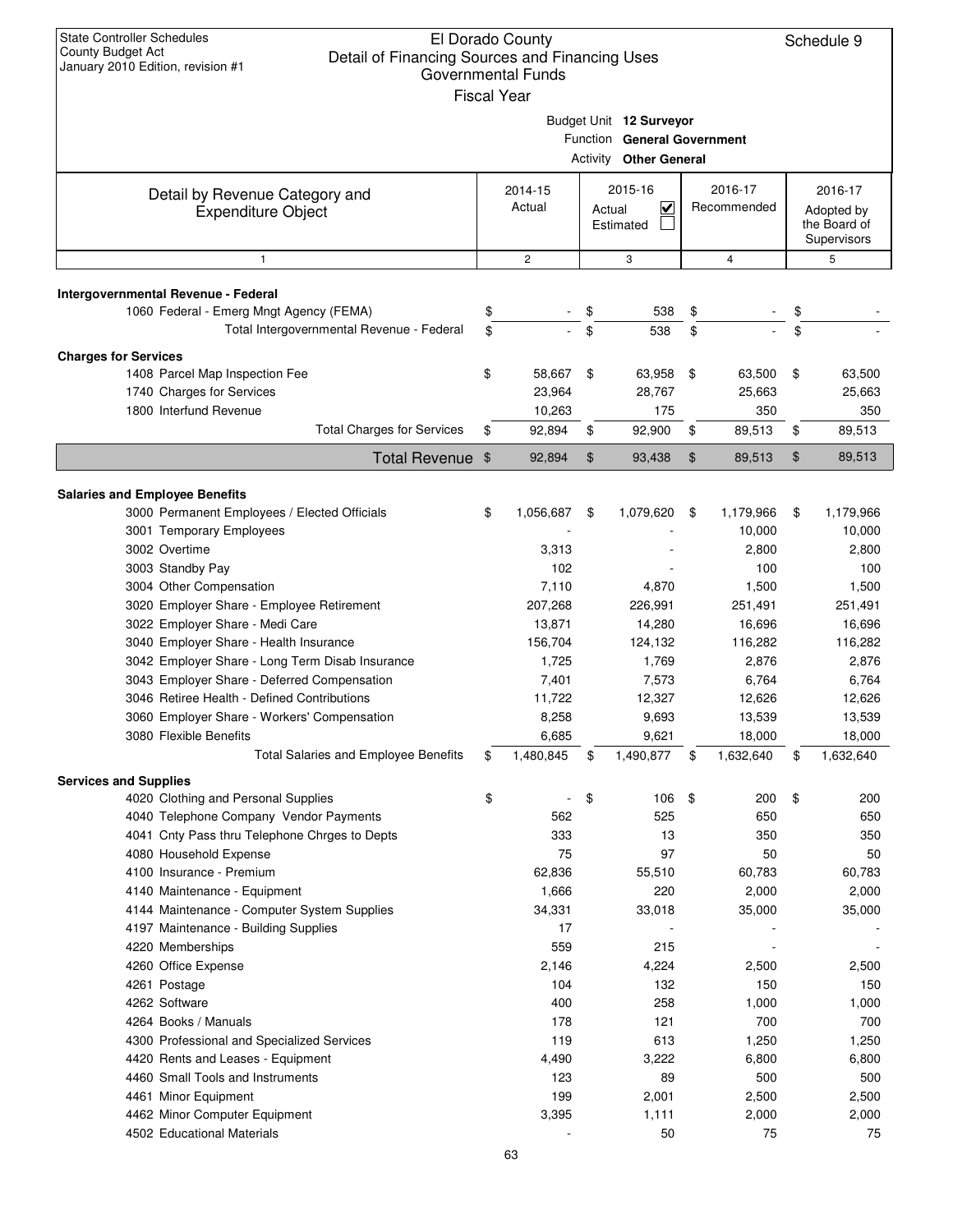| <b>State Controller Schedules</b><br><b>County Budget Act</b><br>Detail of Financing Sources and Financing Uses<br>January 2010 Edition, revision #1 |      | El Dorado County<br><b>Governmental Funds</b><br><b>Fiscal Year</b> |                                                                                         |                        | Schedule 9                                           |
|------------------------------------------------------------------------------------------------------------------------------------------------------|------|---------------------------------------------------------------------|-----------------------------------------------------------------------------------------|------------------------|------------------------------------------------------|
|                                                                                                                                                      |      |                                                                     | Budget Unit 12 Surveyor<br>Function General Government<br><b>Activity Other General</b> |                        |                                                      |
| Detail by Revenue Category and<br><b>Expenditure Object</b>                                                                                          |      | 2014-15<br>Actual                                                   | 2015-16<br>✓<br>Actual<br>Estimated                                                     | 2016-17<br>Recommended | 2016-17<br>Adopted by<br>the Board of<br>Supervisors |
| $\mathbf{1}$                                                                                                                                         |      | $\overline{2}$                                                      | 3                                                                                       | $\overline{4}$         | 5                                                    |
| 4503 Staff Development                                                                                                                               |      | 1,010                                                               | 364                                                                                     | 1,000                  | 1,000                                                |
| 4529 Software License                                                                                                                                |      | 40                                                                  |                                                                                         | 150                    | 150                                                  |
| 4540 Staff Development                                                                                                                               |      | 275                                                                 |                                                                                         |                        |                                                      |
| 4600 Transportation and Travel                                                                                                                       |      | 1,012                                                               | 1,126                                                                                   | 200                    | 200                                                  |
| 4602 Employee - Private Auto Mileage                                                                                                                 |      | 759                                                                 | 442                                                                                     | 300                    | 300                                                  |
| 4606 Fuel Purchases                                                                                                                                  |      | 90                                                                  | 180                                                                                     | 150                    | 150                                                  |
| 4608 Hotel Accommodations                                                                                                                            |      | 2,569                                                               | 2,153                                                                                   | 1,000                  | 1,000                                                |
| <b>Total Services and Supplies</b>                                                                                                                   | \$   | 117,288                                                             | \$<br>105,793                                                                           | \$<br>119,308          | \$<br>119,308                                        |
| <b>Other Charges</b>                                                                                                                                 |      |                                                                     |                                                                                         |                        |                                                      |
| 5300 Interfund Expenditures                                                                                                                          | \$   | 119                                                                 | \$<br>364                                                                               | \$<br>800              | \$<br>800                                            |
| <b>Total Other Charges</b>                                                                                                                           | \$   | 119                                                                 | \$<br>364                                                                               | \$<br>800              | \$<br>800                                            |
| <b>Fixed Assets</b>                                                                                                                                  |      |                                                                     |                                                                                         |                        |                                                      |
| 6042 Fixed Assets - Computer Sys Equipment                                                                                                           | \$   |                                                                     | 3,351                                                                                   | \$                     | \$                                                   |
| <b>Total Fixed Assets</b>                                                                                                                            | \$   |                                                                     | \$<br>3,351                                                                             | \$                     | \$                                                   |
| <b>Intrafund Transfers</b>                                                                                                                           |      |                                                                     |                                                                                         |                        |                                                      |
| 7200 Intrafund Transfers                                                                                                                             | \$   |                                                                     | \$<br>25                                                                                | \$                     | \$                                                   |
| 7223 Intrafnd: Mail Service                                                                                                                          |      | 2,251                                                               | 2,467                                                                                   | 2,502                  | 2,502                                                |
| 7224 Intrafnd: Stores Support                                                                                                                        |      | 130                                                                 | 172                                                                                     | 292                    | 292                                                  |
| 7231 Intrafnd: IS Programming Support                                                                                                                |      | 16,448                                                              | 12,596                                                                                  | 16,000                 | 16,000                                               |
| <b>Total Intrafund Transfers</b>                                                                                                                     | \$   | 18,829                                                              | \$<br>15,260                                                                            | \$<br>18,794           | \$<br>18,794                                         |
| <b>Intrafund Abatement</b>                                                                                                                           |      |                                                                     |                                                                                         |                        |                                                      |
| 7350 Intrfnd Abatemnt: Only General Fund                                                                                                             | \$   |                                                                     | \$<br>(163, 688)                                                                        | \$<br>(160,000)        | \$<br>(160,000)                                      |
| <b>Total Intrafund Abatement</b>                                                                                                                     | \$   |                                                                     | \$<br>(163, 688)                                                                        | \$<br>(160,000)        | \$<br>(160,000)                                      |
| <b>Total Expenditures/Appropriations</b>                                                                                                             | - \$ | 1,617,081                                                           | \$<br>1,451,956                                                                         | \$<br>1,611,542        | \$<br>1,611,542                                      |
| Net Cost \$                                                                                                                                          |      | (1,524,187)                                                         | \$<br>(1,358,518)                                                                       | \$<br>(1,522,029)      | \$<br>(1,522,029)                                    |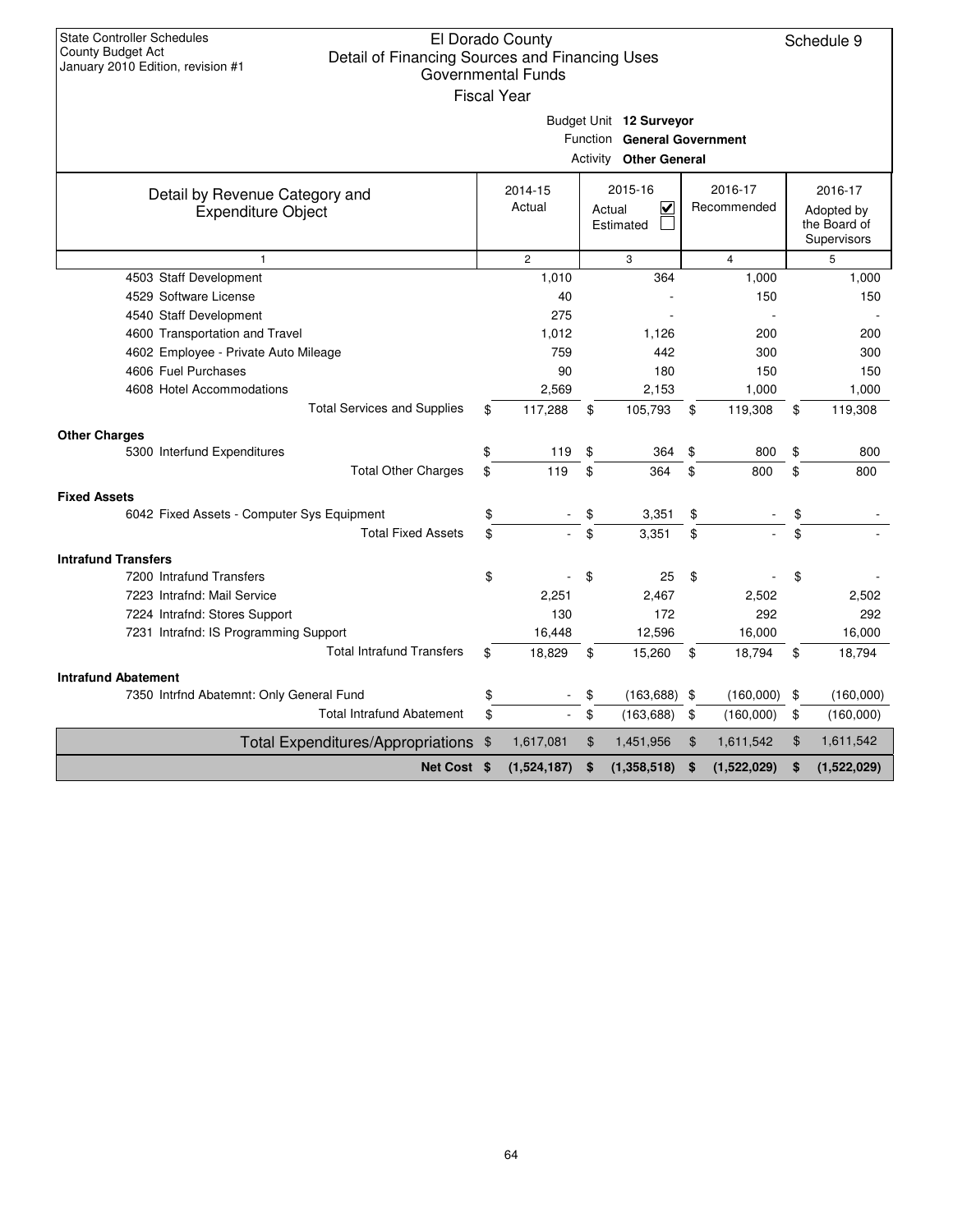| <b>State Controller Schedules</b><br>County Budget Act<br>Detail of Financing Sources and Financing Uses<br>January 2010 Edition, revision #1 | El Dorado County<br><b>Governmental Funds</b><br><b>Fiscal Year</b> |                |                                                                                              |                |                             |                | Schedule 9                                           |
|-----------------------------------------------------------------------------------------------------------------------------------------------|---------------------------------------------------------------------|----------------|----------------------------------------------------------------------------------------------|----------------|-----------------------------|----------------|------------------------------------------------------|
|                                                                                                                                               |                                                                     | Activity       | Budget Unit 13 Federal Forest Reserve<br>Function General Government<br><b>Other General</b> |                |                             |                |                                                      |
| Detail by Revenue Category and<br><b>Expenditure Object</b>                                                                                   | 2014-15<br>Actual                                                   |                | 2015-16<br>⊽<br>Actual<br>Estimated                                                          |                | 2016-17<br>Recommended      |                | 2016-17<br>Adopted by<br>the Board of<br>Supervisors |
| $\mathbf{1}$                                                                                                                                  | $\overline{2}$                                                      |                | 3                                                                                            |                | $\overline{4}$              |                | 5                                                    |
| Revenue from Use of Money and Property<br>0400 Interest                                                                                       | \$<br>368                                                           | \$             | 803                                                                                          | \$             |                             | \$             | 99                                                   |
| Total Revenue from Use of Money and Property                                                                                                  | \$<br>368                                                           | \$             | 803                                                                                          | \$             | $\mathcal{L}^{\mathcal{A}}$ | \$             | 99                                                   |
| Intergovernmental Revenue - Federal<br>1070 Federal - Forest Reserve Revenue                                                                  | \$<br>127,558                                                       | \$             | 130,305                                                                                      | \$             |                             | \$             |                                                      |
| Total Intergovernmental Revenue - Federal                                                                                                     | \$<br>127,558                                                       | \$             | 130,305                                                                                      | \$             | ÷.                          | \$             |                                                      |
| Total Revenue \$                                                                                                                              | 127,926                                                             | $\mathfrak{S}$ | 131,107                                                                                      | $\mathfrak{F}$ |                             | $\mathfrak{F}$ | 99                                                   |
| <b>Services and Supplies</b>                                                                                                                  |                                                                     |                |                                                                                              |                |                             |                |                                                      |
| 4501 Special Projects                                                                                                                         | \$<br>68.347                                                        | \$             | 63,996                                                                                       | \$             | 65,570                      | \$             | 65,570                                               |
| <b>Total Services and Supplies</b>                                                                                                            | \$<br>68,347                                                        | \$             | 63,996                                                                                       | \$             | 65,570                      | \$             | 65,570                                               |
| <b>Other Financing Uses</b><br>7000 Operating Transfers Out                                                                                   | \$<br>68,346                                                        | \$             | 63,996                                                                                       | \$             | 65,570                      | \$             | 65,570                                               |
| <b>Total Other Financing Uses</b>                                                                                                             | \$<br>68,346                                                        | \$             | 63,996                                                                                       | \$             | 65,570                      | \$             | 65,570                                               |
| Total Expenditures/Appropriations \$                                                                                                          | 136,693                                                             | $\mathfrak{S}$ | 127,992                                                                                      | \$             | 131,140                     | \$             | 131,140                                              |
| Net Cost \$                                                                                                                                   | (8,767)                                                             | \$             | 3,115                                                                                        | \$             | (131, 140)                  | \$             | (131, 041)                                           |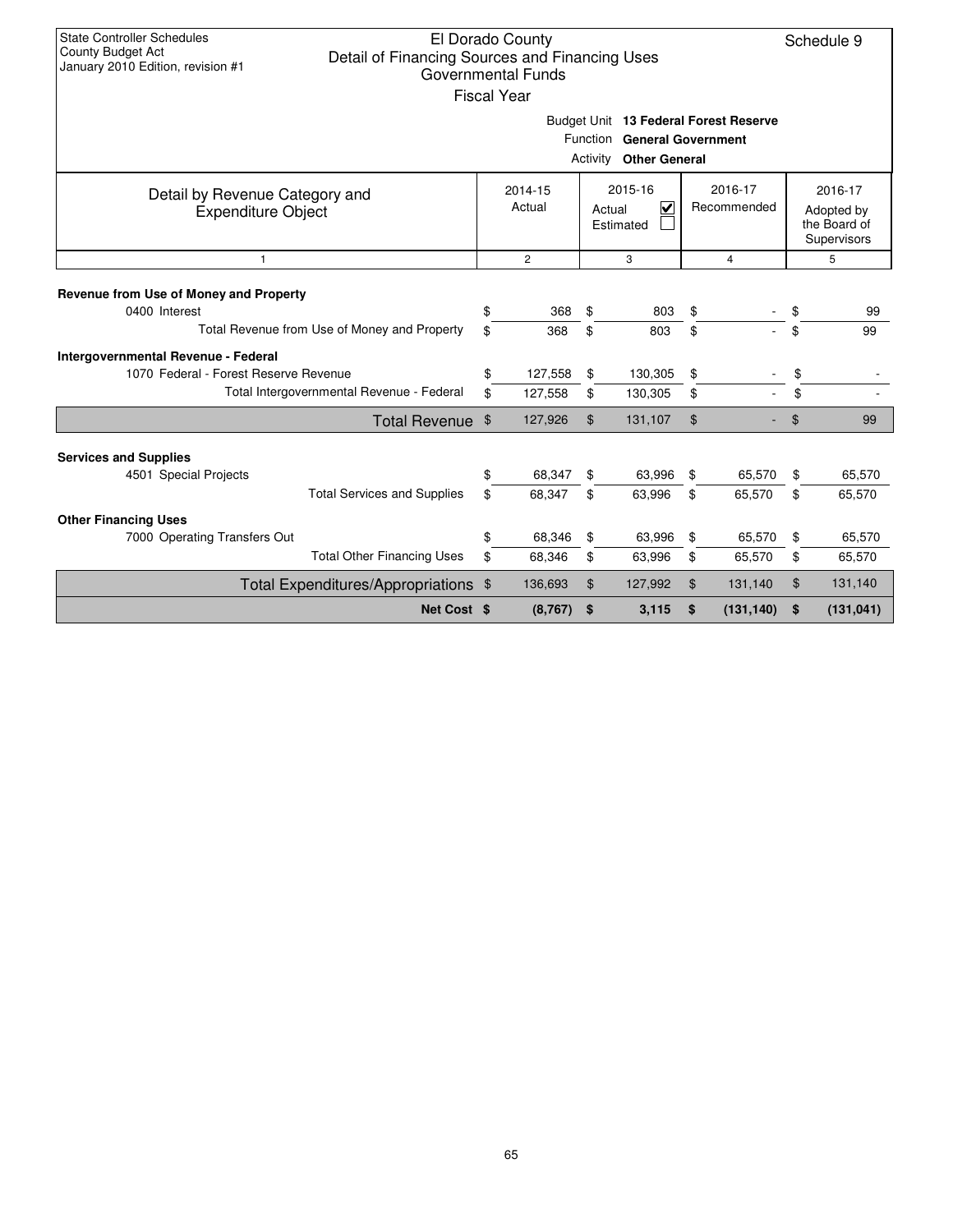| <b>State Controller Schedules</b><br><b>County Budget Act</b><br>Detail of Financing Sources and Financing Uses<br>January 2010 Edition, revision #1 | El Dorado County<br><b>Governmental Funds</b><br><b>Fiscal Year</b> |     |                                                              |     |                                          | Schedule 9                            |
|------------------------------------------------------------------------------------------------------------------------------------------------------|---------------------------------------------------------------------|-----|--------------------------------------------------------------|-----|------------------------------------------|---------------------------------------|
|                                                                                                                                                      |                                                                     |     | Function General Government<br><b>Activity Other General</b> |     | Budget Unit 15 Gen Fund Other Operations |                                       |
| Detail by Revenue Category and<br><b>Expenditure Object</b>                                                                                          | 2014-15<br>Actual                                                   |     | 2015-16<br>V<br>Actual<br>Estimated                          |     | 2016-17<br>Recommended                   | 2016-17<br>Adopted by<br>the Board of |
|                                                                                                                                                      |                                                                     |     |                                                              |     |                                          | Supervisors                           |
| $\mathbf{1}$                                                                                                                                         | $\overline{2}$                                                      |     | 3                                                            |     | $\overline{4}$                           | 5                                     |
| <b>Taxes</b>                                                                                                                                         |                                                                     |     |                                                              |     |                                          |                                       |
| 0100 Property Taxes - Current Secured                                                                                                                | \$<br>55,180,305                                                    | S   | 58,237,641                                                   | \$  | 60,816,473                               | \$<br>61,149,523                      |
| 0110 Property Taxes - Current Unsecured                                                                                                              | 1,170,380                                                           |     | 1,132,543                                                    |     | 1,218,490                                | 1,189,170                             |
| 0120 Property Taxes - Prior Secured                                                                                                                  | 26,770                                                              |     | (18, 785)                                                    |     | 979                                      | (19, 724)                             |
| 0130 Property Taxes - Prior Unsecured<br>0140 Supplemental Property Taxes - Current                                                                  | 21,501<br>683,143                                                   |     | 41,939<br>690,257                                            |     | 18,209<br>574,841                        | 44,036<br>724,770                     |
| 0150 Supplemental Property Taxes - Prior                                                                                                             | 395,157                                                             |     | 335,624                                                      |     | 414,706                                  | 352,405                               |
| 0160 Sales and Use Tax                                                                                                                               | 7,960,777                                                           |     | 9,557,150                                                    |     | 11,086,242                               | 11,812,028                            |
| 0162 In-Lieu Local Sales and Use Tax                                                                                                                 | 2,701,917                                                           |     | 2,023,270                                                    |     |                                          |                                       |
| 0171 Hotel and Motel Occupancy Tax                                                                                                                   | 2,558,349                                                           |     | 2,871,949                                                    |     | 2,660,683                                | 2,871,949                             |
| 0172 Property Transfer Tax                                                                                                                           | 1,938,312                                                           |     | 2,387,172                                                    |     | 2,353,902                                | 2,506,531                             |
| 0174 Timber Yield Tax                                                                                                                                | 82,905                                                              |     | 73,135                                                       |     | 82,905                                   | 73,135                                |
| 0178 Tax Loss Reserve                                                                                                                                | 3,144,961                                                           |     | 2,829,986                                                    |     | 3,000,000                                | 2,829,986                             |
| 0179 Property Tax In-Lieu of Vehicle License Fee                                                                                                     | 16,975,839                                                          |     | 17,877,484                                                   |     | 18,592,583                               | 18,771,358                            |
| <b>Total Taxes</b>                                                                                                                                   | \$<br>92,840,316                                                    | \$. | 98,039,364                                                   | \$. | 100,820,013                              | \$102,305,167                         |
| <b>Licenses, Permits and Franchises</b>                                                                                                              |                                                                     |     |                                                              |     |                                          |                                       |
| 0251 Franchise - Garbage                                                                                                                             | \$<br>318,936                                                       | \$  | 831,484                                                      | \$  | 941,000                                  | \$<br>831,484                         |
| 0252 Franchise - Cable                                                                                                                               | 772,009                                                             |     | 817,281                                                      |     | 772,009                                  | 817,281                               |
| Total Licenses, Permits and Franchises                                                                                                               | \$<br>1,090,945                                                     | \$  | 1,648,765                                                    | \$  | 1,713,009                                | \$<br>1,648,765                       |
| Fines, Forfeitures and Penalties                                                                                                                     |                                                                     |     |                                                              |     |                                          |                                       |
| 0360 Penalties and Costs on Delinquent Taxes                                                                                                         | \$<br>256,286                                                       | \$  | 386,822                                                      | \$  | 348,575                                  | \$<br>386,822                         |
| <b>Total Fines. Forfeitures and Penalties</b>                                                                                                        | \$<br>256,286                                                       | \$  | 386,822                                                      | \$  | 348,575                                  | \$<br>386,822                         |
| Revenue from Use of Money and Property                                                                                                               |                                                                     |     |                                                              |     |                                          |                                       |
| 0400 Interest                                                                                                                                        | \$<br>173,863                                                       | \$  | 263,252                                                      | \$  | 247,000                                  | \$<br>263,838                         |
| 0401 Community Dev Block Grant Note                                                                                                                  |                                                                     |     | 586                                                          |     |                                          |                                       |
| Total Revenue from Use of Money and Property                                                                                                         | \$<br>173,863                                                       | \$  | 263,839                                                      | \$  | 247,000                                  | \$<br>263,838                         |
| Intergovernmental Revenue - State                                                                                                                    |                                                                     |     |                                                              |     |                                          |                                       |
| 0540 State - Motor Vehicle In-lieu Tax                                                                                                               | \$<br>63,168                                                        | \$  | 62,169                                                       | \$  |                                          | \$                                    |
| 0543 State - Vehicle License Collection                                                                                                              | 121,213                                                             |     | 214,996                                                      |     |                                          |                                       |
| 0545 State - Veh Lic Realignment - Health                                                                                                            | 3,995,894                                                           |     | 4,203,438                                                    |     |                                          |                                       |
| 0546 State - Veh Lic Realignment - Soc Serv                                                                                                          | 4,562,598                                                           |     | 240,690                                                      |     |                                          |                                       |
| 0820 State - Homeowners' Property Tax Relief                                                                                                         | 596,713                                                             |     | 599,537                                                      |     | 596,713                                  | 599,537                               |
| 0881 State - Mandated Reimbursements                                                                                                                 | 3,349,724                                                           |     | 145,818                                                      |     | 20,000                                   | 20,000                                |
| 0908 State - Tobacco Settlement Fund                                                                                                                 | 1,420,485                                                           |     | 1,404,515                                                    |     | 1,500,000                                | 1,404,515                             |
| Total Intergovernmental Revenue - State                                                                                                              | \$<br>14,109,796                                                    | \$  | 6,871,163                                                    | \$  | 2,116,713                                | \$<br>2,024,052                       |
| Intergovernmental Revenue - Federal                                                                                                                  |                                                                     |     |                                                              |     |                                          |                                       |
| 1080 Federal - Grazing Fee                                                                                                                           | \$<br>83                                                            | \$  | 87                                                           | \$  | 70                                       | \$<br>87                              |
| 1090 Federal - In-Lieu Taxes                                                                                                                         | 408,925                                                             |     | 560,604                                                      |     | 400,000                                  | 560,604                               |
| Total Intergovernmental Revenue - Federal                                                                                                            | \$<br>409,008                                                       | \$  | 560,691                                                      | \$  | 400,070                                  | \$<br>560,691                         |
| <b>Revenue Other Governmental Agencies</b>                                                                                                           |                                                                     |     |                                                              |     |                                          |                                       |
| 1200 Other - Governmental Agencies                                                                                                                   | \$<br>239,542                                                       | \$  | 235,025                                                      | \$  | 239,542                                  | \$<br>235,025                         |
| 1207 Shingle Springs Rancheria                                                                                                                       | 5,200,000                                                           |     | 5,400,000                                                    |     | 6,900,000                                | 6,900,000                             |
| Total Revenue Other Governmental Agencies                                                                                                            | \$<br>5,439,542                                                     | \$  | 5,635,025                                                    | \$  | 7,139,542                                | \$<br>7,135,025                       |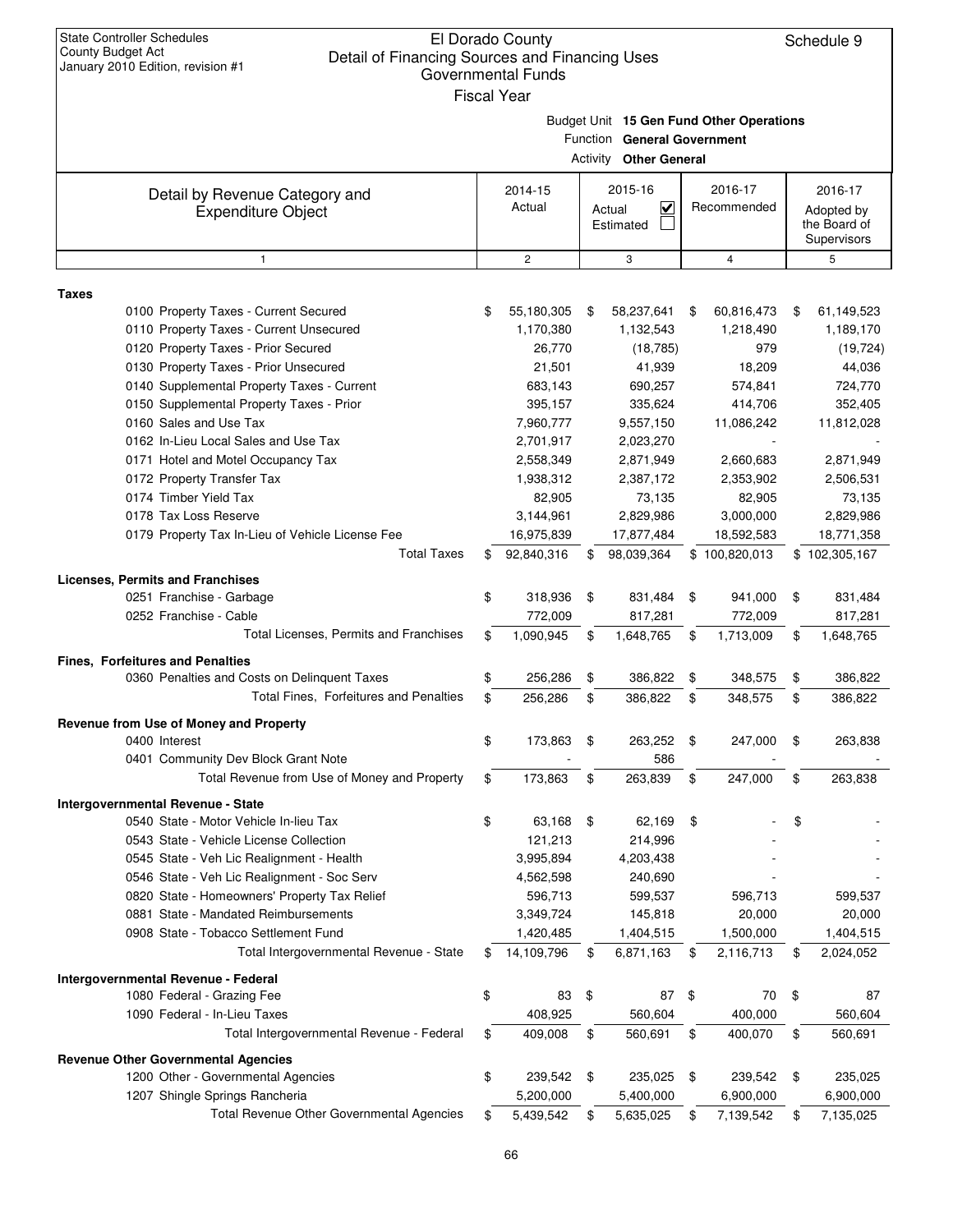| <b>State Controller Schedules</b><br><b>County Budget Act</b><br>Detail of Financing Sources and Financing Uses<br>January 2010 Edition, revision #1 | El Dorado County<br><b>Governmental Funds</b><br><b>Fiscal Year</b> |                                                              |                |                                          |    | Schedule 9                                           |
|------------------------------------------------------------------------------------------------------------------------------------------------------|---------------------------------------------------------------------|--------------------------------------------------------------|----------------|------------------------------------------|----|------------------------------------------------------|
|                                                                                                                                                      |                                                                     | Function General Government<br><b>Activity Other General</b> |                | Budget Unit 15 Gen Fund Other Operations |    |                                                      |
| Detail by Revenue Category and<br><b>Expenditure Object</b>                                                                                          | 2014-15<br>Actual                                                   | 2015-16<br>V<br>Actual<br>Estimated                          |                | 2016-17<br>Recommended                   |    | 2016-17<br>Adopted by<br>the Board of<br>Supervisors |
| $\mathbf{1}$                                                                                                                                         | 2                                                                   | 3                                                            |                | 4                                        |    | 5                                                    |
| <b>Charges for Services</b>                                                                                                                          |                                                                     |                                                              |                |                                          |    |                                                      |
| 1300 Assessment and Tax Collection Fees                                                                                                              | \$<br>1,180,004                                                     | \$<br>1,912,037                                              | \$             | 1,912,037                                | \$ | 1,912,037                                            |
| 1600 Recording Fees                                                                                                                                  | 196,402                                                             | 211,741                                                      |                | 203,194                                  |    | 211,741                                              |
| 1800 Interfund Revenue                                                                                                                               | 2,888,686                                                           | 3,648,015                                                    |                | 3,478,485                                |    | 3,478,485                                            |
| <b>Total Charges for Services</b>                                                                                                                    | \$<br>4,265,092                                                     | \$<br>5,771,793                                              | \$             | 5,593,716                                | S  | 5,602,263                                            |
| <b>Miscellaneous Revenues</b>                                                                                                                        |                                                                     |                                                              |                |                                          |    |                                                      |
| 1940 Miscellaneous Revenue                                                                                                                           | \$                                                                  | \$<br>925                                                    | \$             |                                          |    |                                                      |
| 1952 Unclaimed Cash                                                                                                                                  | 35,932                                                              |                                                              |                |                                          |    |                                                      |
| 1999 Special Revenue Clearing                                                                                                                        | 355                                                                 | 33                                                           |                |                                          |    |                                                      |
| <b>Total Miscellaneous Revenues</b>                                                                                                                  | \$<br>36,287                                                        | \$<br>958                                                    | \$             |                                          | \$ |                                                      |
| <b>Other Financing Sources</b>                                                                                                                       |                                                                     |                                                              |                |                                          |    |                                                      |
| 2020 Operating Transfers In                                                                                                                          | \$                                                                  | \$<br>37,205                                                 | \$             |                                          | \$ |                                                      |
| 2061 Community Dev Block Grant Loan Repay                                                                                                            | 68,654                                                              |                                                              |                |                                          |    |                                                      |
| <b>Total Other Financing Sources</b>                                                                                                                 | \$<br>68,654                                                        | \$<br>37,205                                                 | \$             |                                          | \$ |                                                      |
| <b>Total Revenue</b>                                                                                                                                 | \$118,689,788                                                       | \$119,215,624                                                |                | \$118,378,638                            |    | \$119,926,623                                        |
|                                                                                                                                                      |                                                                     |                                                              |                |                                          |    |                                                      |
| <b>Salaries and Employee Benefits</b>                                                                                                                |                                                                     |                                                              |                |                                          |    |                                                      |
| 3000 Permanent Employees / Elected Officials                                                                                                         | \$<br>22,260                                                        | \$<br>15,204                                                 | \$             | 25,000                                   | \$ | 25,000                                               |
| Total Salaries and Employee Benefits                                                                                                                 | \$<br>22,260                                                        | \$<br>15,204                                                 | \$             | 25,000                                   | \$ | 25,000                                               |
| <b>Services and Supplies</b>                                                                                                                         |                                                                     |                                                              |                |                                          |    |                                                      |
| 4300 Professional and Specialized Services                                                                                                           | \$<br>118,810                                                       | \$<br>112,629                                                | \$             | 130,000                                  | \$ | 130,000                                              |
| 4501 Special Projects                                                                                                                                | 300,000                                                             |                                                              |                | 427,500                                  |    | 1,427,500                                            |
|                                                                                                                                                      |                                                                     |                                                              |                |                                          |    | 1,557,500                                            |
|                                                                                                                                                      |                                                                     |                                                              |                |                                          |    |                                                      |
| <b>Total Services and Supplies</b>                                                                                                                   | 418,810                                                             | \$<br>112,629                                                |                | 557,500                                  | \$ |                                                      |
| <b>Other Charges</b>                                                                                                                                 |                                                                     |                                                              |                |                                          |    |                                                      |
| 5240 Contribution To Non-county Governmental                                                                                                         | \$<br>4,075,985                                                     | \$<br>3,648,377                                              | \$             | 4,080,684                                | \$ | 5,096,223                                            |
| <b>Total Other Charges</b>                                                                                                                           | \$<br>4,075,985                                                     | \$<br>3,648,377                                              | \$             | 4,080,684                                | \$ | 5,096,223                                            |
| <b>Other Financing Uses</b>                                                                                                                          |                                                                     |                                                              |                |                                          |    |                                                      |
| 7000 Operating Transfers Out                                                                                                                         | \$<br>20,710,455                                                    | \$<br>18,058,692                                             | \$             | 25,267,506                               | \$ | 25,442,246                                           |
| <b>Total Other Financing Uses</b>                                                                                                                    | \$<br>20,710,455                                                    | \$<br>18,058,692                                             | \$             | 25,267,506                               | \$ | 25,442,246                                           |
| <b>Intrafund Abatement</b>                                                                                                                           |                                                                     |                                                              |                |                                          |    |                                                      |
| 7350 Intrfnd Abatemnt: Only General Fund                                                                                                             | \$                                                                  | \$<br>$(914, 137)$ \$                                        |                | $(2,759,510)$ \$                         |    | (2,759,510)                                          |
| 7351 Intrfnd Abatemnt: Social Services                                                                                                               |                                                                     |                                                              |                | (1,699,917)                              |    | (1,699,917)                                          |
| 7367 Intrfnd Abatemnt: Child Support Services                                                                                                        | (290, 979)                                                          | (497, 279)                                                   |                | (337, 901)                               |    | (337, 901)                                           |
| <b>Total Intrafund Abatement</b>                                                                                                                     | \$<br>$(290, 979)$ \$                                               | (1,411,416)                                                  | \$             | (4,797,328)                              | \$ | (4,797,328)                                          |
| <b>Appropriations for Contingencies</b>                                                                                                              |                                                                     |                                                              |                |                                          |    |                                                      |
| 7700 Contingency                                                                                                                                     | \$                                                                  | \$                                                           | \$             | 5,340,000                                | \$ | 4,561,000                                            |
| <b>Total Appropriations for Contingencies</b>                                                                                                        | \$                                                                  | \$                                                           | \$             | 5,340,000                                | \$ | 4,561,000                                            |
| <b>Total Expenditures/Appropriations</b>                                                                                                             | \$<br>24,936,532                                                    | \$<br>20,423,486                                             | $\mathfrak{F}$ | 30,473,362                               | \$ | 31,884,641                                           |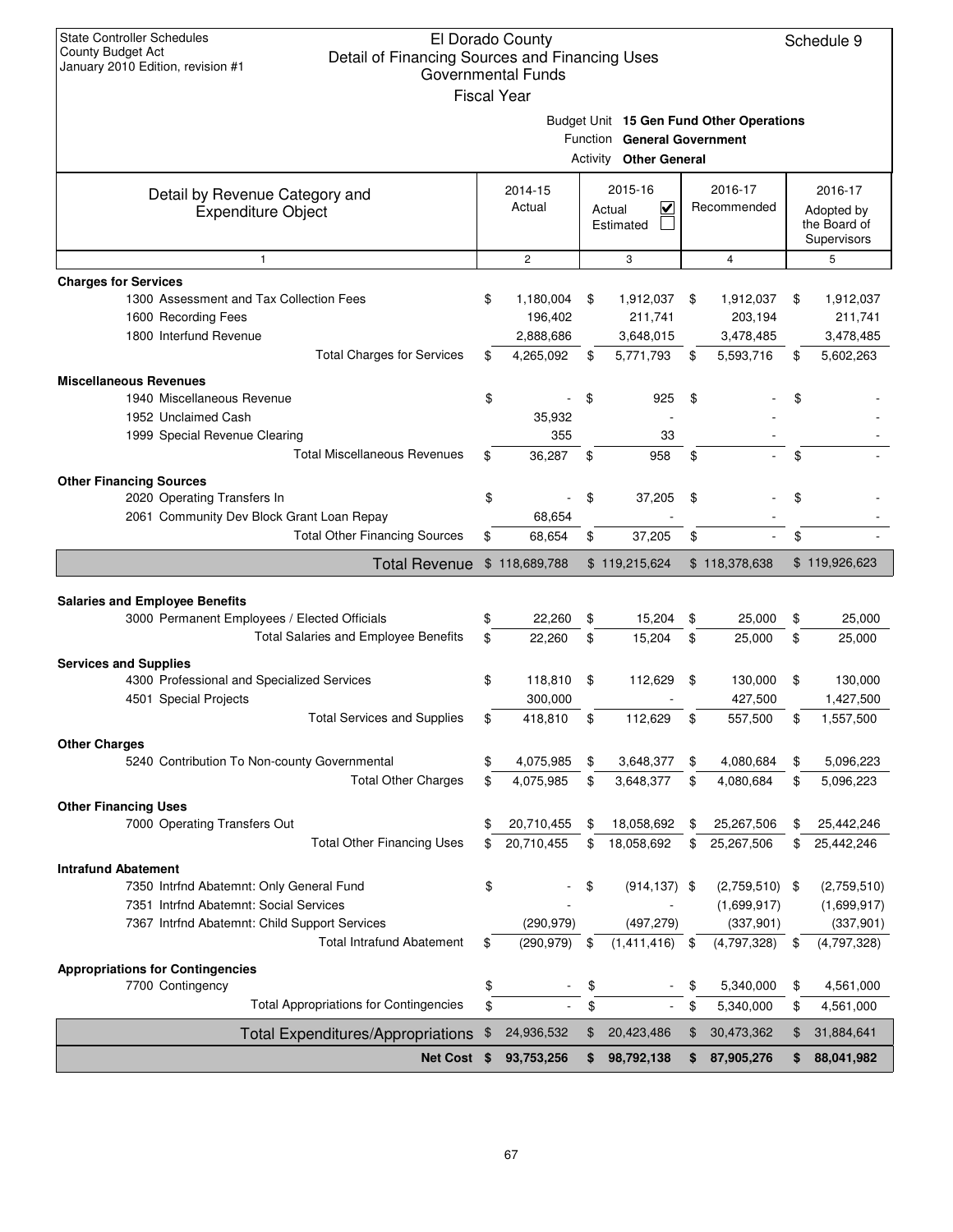| <b>State Controller Schedules</b><br>County Budget Act<br>Detail of Financing Sources and Financing Uses<br>January 2010 Edition, revision #1 | El Dorado County<br>Governmental Funds<br><b>Fiscal Year</b> |                                                                                                          |                                     | Schedule 9                                           |
|-----------------------------------------------------------------------------------------------------------------------------------------------|--------------------------------------------------------------|----------------------------------------------------------------------------------------------------------|-------------------------------------|------------------------------------------------------|
|                                                                                                                                               |                                                              | Budget Unit 15 El Dorado Hills Business Park<br>Function Debt Service<br>Activity<br><b>Debt Service</b> |                                     |                                                      |
| Detail by Revenue Category and<br><b>Expenditure Object</b>                                                                                   | 2014-15<br>Actual                                            | 2015-16<br>⊽<br>Actual<br>Estimated                                                                      | 2016-17<br>Recommended              | 2016-17<br>Adopted by<br>the Board of<br>Supervisors |
|                                                                                                                                               | $\overline{c}$                                               | 3                                                                                                        | 4                                   | 5                                                    |
| Revenue from Use of Money and Property<br>0400 Interest<br>Total Revenue from Use of Money and Property                                       | \$<br>4,962<br>\$<br>4,962                                   | 7,749<br>-\$<br>\$<br>7,749                                                                              | $\frac{1}{2}$<br>$\sim$<br>\$<br>÷. | \$<br>\$                                             |
| Total Revenue \$                                                                                                                              | 4,962                                                        | \$<br>7,749                                                                                              | $\mathfrak{F}$                      | \$                                                   |
| Net Cost \$                                                                                                                                   | 4,962                                                        | 7,749<br>\$.                                                                                             | \$                                  |                                                      |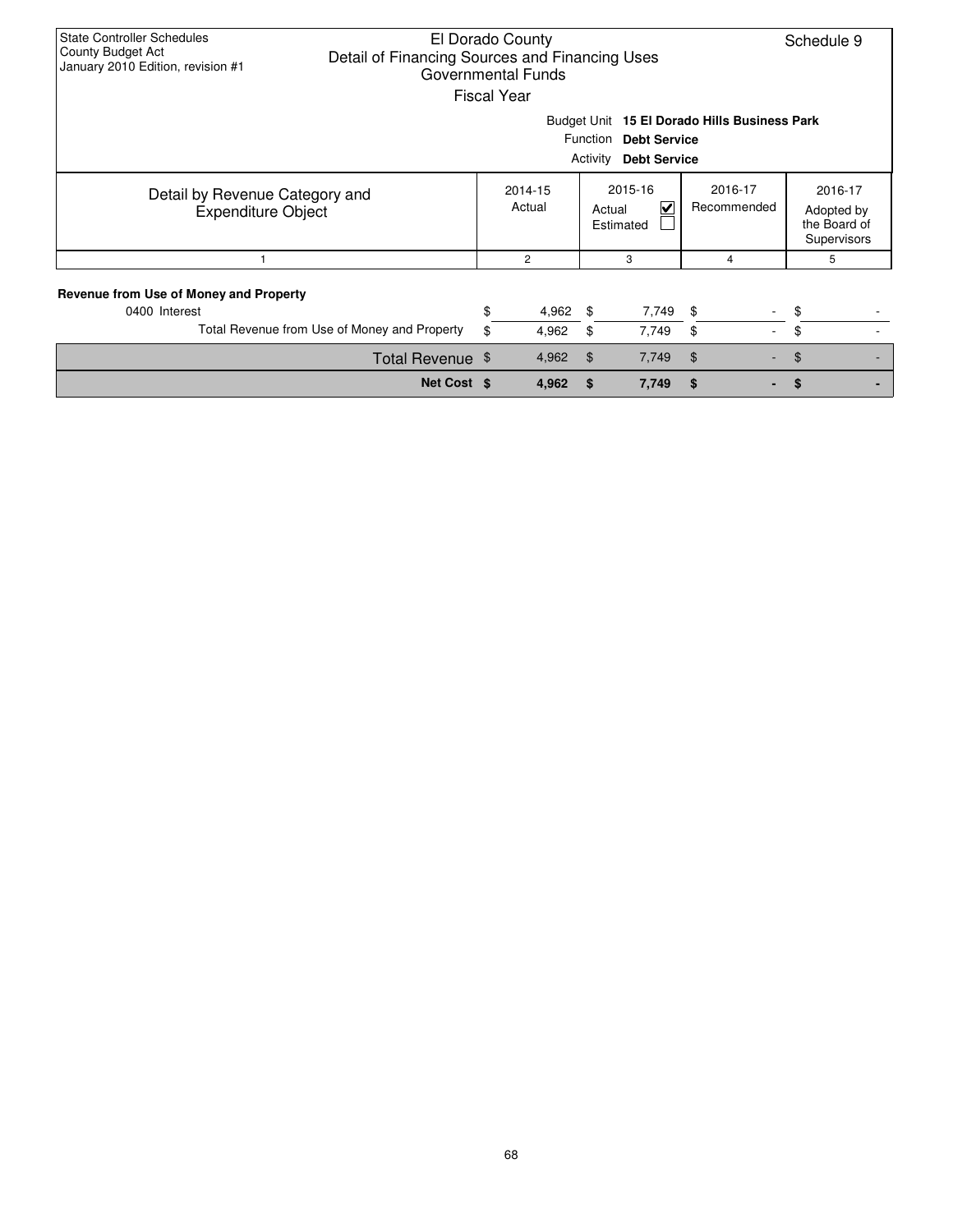| <b>State Controller Schedules</b><br>County Budget Act<br>Detail of Financing Sources and Financing Uses<br>January 2010 Edition, revision #1 | El Dorado County<br><b>Governmental Funds</b><br><b>Fiscal Year</b> | Budget Unit 19 Grand Jury<br>Function Public Protection<br>Activity <b>Judicial</b> |                        | Schedule 9                                           |
|-----------------------------------------------------------------------------------------------------------------------------------------------|---------------------------------------------------------------------|-------------------------------------------------------------------------------------|------------------------|------------------------------------------------------|
| Detail by Revenue Category and<br><b>Expenditure Object</b>                                                                                   | 2014-15<br>Actual                                                   | 2015-16<br>⊽<br>Actual<br>Estimated                                                 | 2016-17<br>Recommended | 2016-17<br>Adopted by<br>the Board of<br>Supervisors |
| $\mathbf{1}$                                                                                                                                  | $\overline{2}$                                                      | 3                                                                                   | $\overline{4}$         | 5                                                    |
|                                                                                                                                               |                                                                     |                                                                                     |                        |                                                      |
| <b>Services and Supplies</b><br>4041 Cnty Pass thru Telephone Chrges to Depts                                                                 | \$<br>253                                                           | \$<br>228                                                                           | \$<br>50               | \$<br>50                                             |
| 4127 Grand Jury Expense                                                                                                                       | 19,638                                                              | 17,400                                                                              | 28,000                 | 28,000                                               |
| 4260 Office Expense                                                                                                                           | 383                                                                 | 370                                                                                 | 1,500                  | 1,500                                                |
| 4261 Postage                                                                                                                                  |                                                                     | 50                                                                                  | 500                    | 500                                                  |
| 4262 Software                                                                                                                                 |                                                                     |                                                                                     | 650                    | 650                                                  |
| 4266 Printing / Duplicating                                                                                                                   |                                                                     | 314                                                                                 |                        |                                                      |
| 4300 Professional and Specialized Services                                                                                                    | 1.249                                                               | 1,558                                                                               |                        |                                                      |
| 4400 Publication and Legal Notices                                                                                                            | 66                                                                  | 112                                                                                 |                        |                                                      |
| 4420 Rents and Leases - Equipment                                                                                                             | 2,599                                                               | 2,615                                                                               | 2,500                  | 2,500                                                |
| 4461 Minor Equipment                                                                                                                          |                                                                     | 140                                                                                 |                        |                                                      |
| 4503 Staff Development                                                                                                                        | 2,100                                                               | 2,480                                                                               | 2.850                  | 2.850                                                |
| 4600 Transportation and Travel                                                                                                                |                                                                     | 10                                                                                  | 1,500                  | 1,500                                                |
| 4602 Employee - Private Auto Mileage                                                                                                          | 20,599                                                              | 17,996                                                                              | 35,000                 | 35,000                                               |
| <b>Total Services and Supplies</b>                                                                                                            | \$<br>46,886                                                        | 43,275<br>\$                                                                        | \$<br>72,550           | \$<br>72,550                                         |
| <b>Intrafund Transfers</b>                                                                                                                    |                                                                     |                                                                                     |                        |                                                      |
| 7200 Intrafund Transfers                                                                                                                      | \$                                                                  | \$                                                                                  | \$<br>300              | \$<br>300                                            |
| 7223 Intrafnd: Mail Service                                                                                                                   | 2,254                                                               | 2,449                                                                               | 2,469                  | 2,469                                                |
| 7224 Intrafnd: Stores Support                                                                                                                 | 43                                                                  |                                                                                     |                        |                                                      |
| 7231 Intrafnd: IS Programming Support                                                                                                         | 497                                                                 | 232                                                                                 |                        |                                                      |
| 7232 Intrafnd: Maint Bldg & Improvmnts                                                                                                        | 191                                                                 |                                                                                     |                        |                                                      |
| <b>Total Intrafund Transfers</b>                                                                                                              | \$<br>2,985                                                         | \$<br>2,681                                                                         | \$<br>2,769            | \$<br>2,769                                          |
| Total Expenditures/Appropriations \$                                                                                                          | 49,872                                                              | \$<br>45,955                                                                        | \$<br>75,319           | \$<br>75,319                                         |
| Net Cost \$                                                                                                                                   | (49, 872)                                                           | \$<br>(45, 955)                                                                     | \$<br>(75, 319)        | \$<br>(75, 319)                                      |